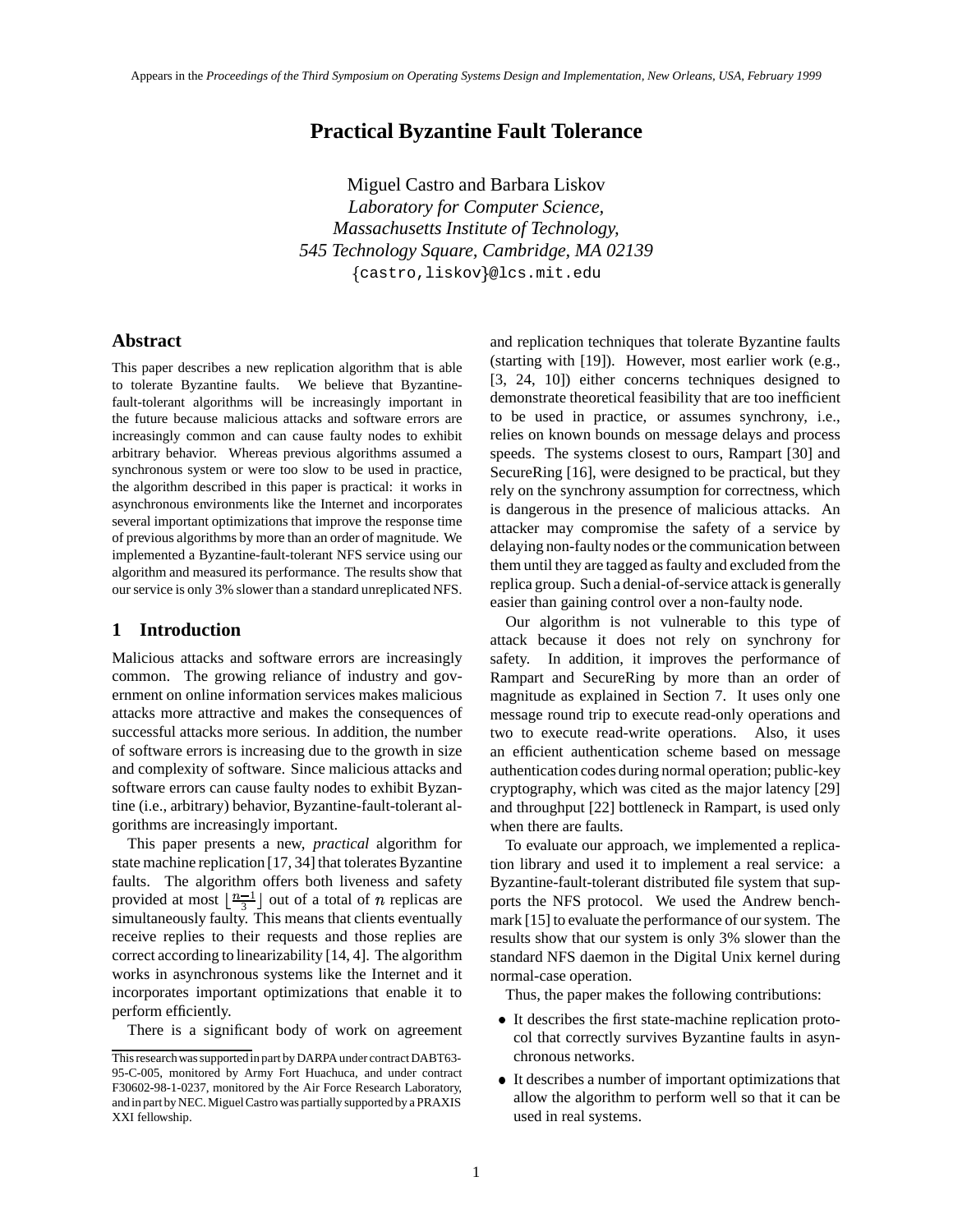- It describes the implementation of a Byzantine-faulttolerant distributed file system.
- It provides experimental results that quantify the cost of the replication technique.

The remainder of the paper is organized as follows. We begin by describing our system model, including our failure assumptions. Section 3 describes the problem solved by the algorithm and states correctness conditions. The algorithm is described in Section 4 and some important optimizations are described in Section 5. Section 6 describes our replication library and how we used it to implement a Byzantine-fault-tolerant NFS. Section 7 presents the results of our experiments. Section 8 discusses related work. We conclude with a summary of what we have accomplished and a discussion of future research directions.

## **2 System Model**

We assume an asynchronous distributed system where nodes are connected by a network. The network may fail to deliver messages, delay them, duplicate them, or deliver them out of order.

We use a Byzantine failure model, i.e., faulty nodes may behave arbitrarily, subject only to the restriction mentioned below. We assume independent node failures. Forthis assumption to be true in the presence of malicious attacks, some steps need to be taken, e.g., each node should run different implementations of the service code and operating system and should have a different root password and a different administrator. It is possible to obtain different implementations from the same code base [28] and for low degrees of replication one can buy operating systems from different vendors. N-version programming, i.e., different teams of programmers produce different implementations, is another option for some services.

We use cryptographic techniques to prevent spoofing and replays and to detect corrupted messages. Our messages contain public-key signatures [33], message authentication codes [36], and message digests produced by collision-resistant hash functions [32]. We denote a message m signed by node i as  $\langle m \rangle_{\sigma_i}$  and the digest of message  $m$  by  $D(m)$ . We follow the common practice of signing a digest of a message and appending it to the plaintext of the message rather than signing the full message  $({\langle m \rangle_{\sigma_i}}$  should be interpreted in this way). All replicas know the others' public keysto verify signatures.

We allow for a very strong adversary that can coordinate faulty nodes, delay communication, or delay correct nodes in order to cause the most damage to the replicated service. We do assume that the adversary cannot delay correct nodes indefinitely. We also assume that the adversary (and the faulty nodes it controls) are computationally bound so that (with very high probability) it is unable to subvert the cryptographic techniques mentioned above. For example, the adversary cannot produce a valid signature of a non-faulty node, compute the information summarized by a digest from the digest, or find two messages with the same digest. The cryptographic techniques we use are thought to have these properties [33, 36, 32].

## **3 Service Properties**

Our algorithm can be used to implement any deterministic replicated *service* with a *state* and some *operations*. The operations are not restricted to simple reads or writes of portions of the service state; they can perform arbitrary deterministic computations using the state and operation arguments. Clients issue requests to the replicated service to invoke operations and block waiting for a reply. The replicated service is implemented by  $n$  replicas. Clients and replicas are non-faulty if they follow the algorithm in Section 4 and if no attacker can forge their signature.

The algorithm provides both *safety* and *liveness* assuming no more than  $\lfloor \frac{n-1}{3} \rfloor$  replicas are faulty. Safety means that the replicated service satisfies linearizability [14] (modified to account for Byzantine-faulty clients [4]): it behaves like a centralized implementation that executes operations atomically one at a time. Safety requires the bound on the number of faulty replicas because a faulty replica can behave arbitrarily, e.g., it can destroy its state.

Safety is provided regardless of how many faulty clients are using the service (even if they collude with faulty replicas): all operations performed by faulty clients are observed in a consistent way by non-faulty clients. In particular, if the service operations are designed to preserve some invariants on the service state, faulty clients cannot break those invariants.

The safety property is insufficient to guard against faulty clients, e.g., in a file system a faulty client can write garbage data to some shared file. However, we limit the amount of damage a faulty client can do by providing access control: we authenticate clients and deny access if the client issuing a request does not have the right to invoke the operation. Also, services may provide operations to change the access permissions for a client. Since the algorithm ensures that the effects of access revocation operations are observed consistently by all clients, this provides a powerful mechanism to recover from attacks by faulty clients.

The algorithm does not rely on synchrony to provide safety. Therefore, it must rely on synchrony to provide liveness; otherwise it could be used to implement consensus in an asynchronous system, which is not possible [9]. We guarantee liveness, i.e., clients eventually receive replies to their requests, provided at most  $\lfloor \frac{n-1}{3} \rfloor$  replicas are faulty and *delay*(*t*) does not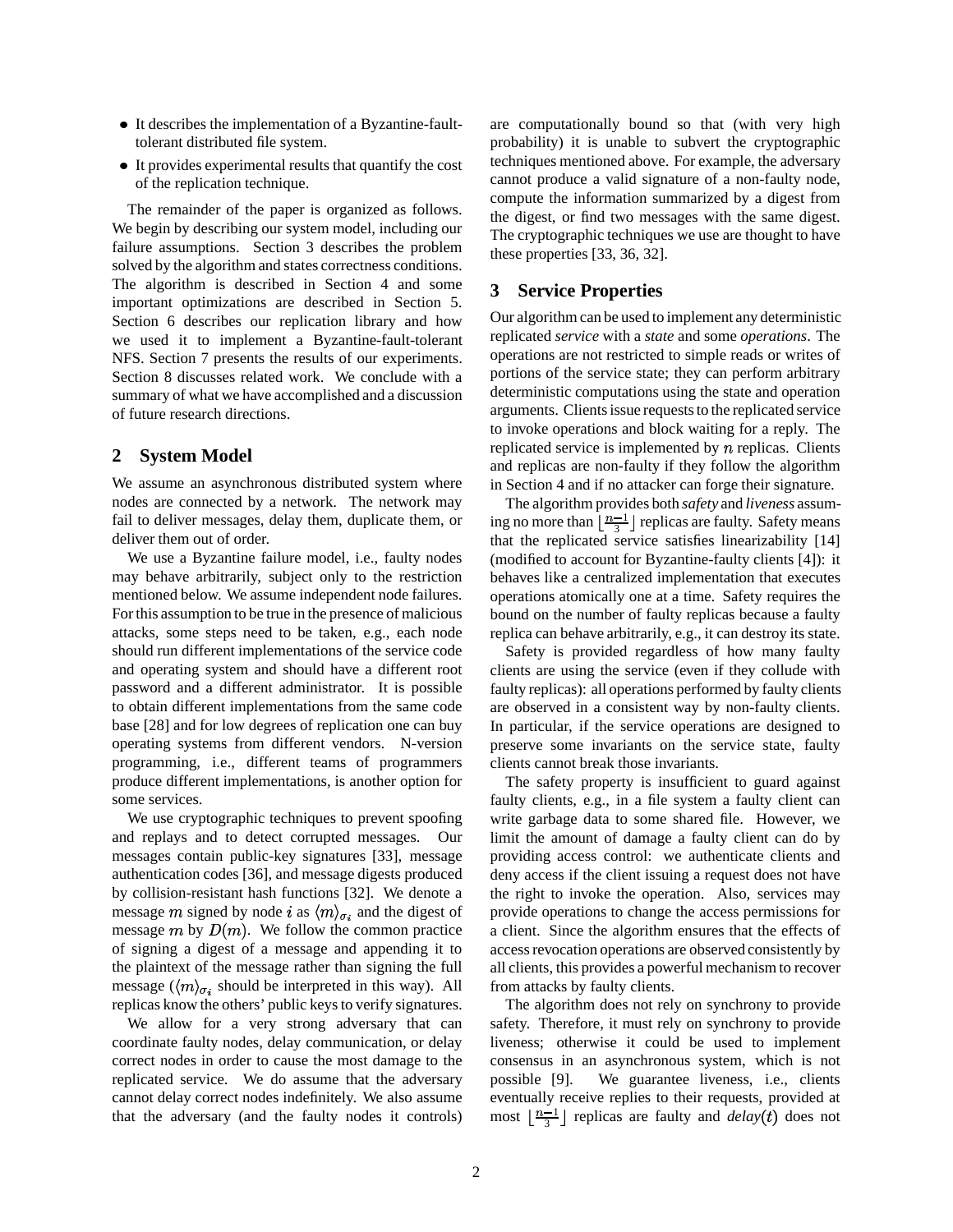grow faster than  $t$  indefinitely. Here,  $delay(t)$  is the time between the moment  $t$  when a message is sent for the first time and the moment when it is received by its destination (assuming the sender keeps retransmitting the message until it is received). (A more precise definition can be found in [4].) This is a rather weak synchrony assumption that is likely to be true in any real system provided network faults are eventually repaired, yet it enables us to circumvent the impossibility result in [9].

The resiliency of our algorithm is optimal:  $3f+1$  is the minimum number of replicas that allow an asynchronous system to provide the safety and liveness properties when up to f replicas are faulty (see [2] for a proof). This many replicas are needed because it must be possible to proceed after communicating with  $n - f$  replicas, since  $f$  replicas might be faulty and not responding. However, it is possible that the  $f$  replicas that did not respond are not faulty and, therefore,  $f$  of those that responded might be faulty. Even so, there must still be enough responses that those from non-faulty replicas outnumber those from faulty ones, i.e.,  $n - 2f > f$ . Therefore  $n > 3f$ .

The algorithm does not address the problem of faulttolerant privacy: a faulty replica may leak information to an attacker. Itis not feasible to offerfault-tolerant privacy in the general case because service operations may perform arbitrary computations using their arguments and the service state; replicas need this information in the clear to execute such operations efficiently. It is possible to use secret sharing schemes [35] to obtain privacy even in the presence of a threshold of malicious replicas [13] for the arguments and portions of the state that are opaque to the service operations. We plan to investigate these techniques in the future.

## **4 The Algorithm**

Our algorithm is a form of *state machine* replication [17, 34]: the service is modeled as a state machine that is replicated across different nodes in a distributed system. Each state machine replica maintains the service state and implements the service operations. We denote the set of replicas by  $R$  and identify each replica using an integer in  $\{0, ..., |\mathcal{R}|-1\}$ . For simplicity, we assume  $|\mathcal{R}| = 3f + 1$  where f is the maximum number of replicas that may be faulty; although there could be more than  $3f + 1$  replicas, the additional replicas degrade performance (since more and bigger messages are being exchanged) without providing improved resiliency.

The replicas move through a succession of configurations called *views*. In a view one replica is the *primary* and the others are *backups*. Views are numbered consecutively. The primary of a view is replica  $p$  such that  $p = v \mod |\mathcal{R}|$ , where v is the view number. View changes are carried out when it appears that the primary has failed. Viewstamped Replication [26] and Paxos [18] used a similar approach to tolerate benign faults (as discussed in Section 8.)

The algorithm works roughly as follows:

- 1. A client sends a request to invoke a service operation to the primary
- 2. The primary multicasts the request to the backups
- 3. Replicas execute the request and send a reply to the client
- 4. The client waits for  $f + 1$  replies from different replicas with the same result; this is the result of the operation.

Like all state machine replication techniques [34], we impose two requirements on replicas: they must be *deterministic* (i.e., the execution of an operation in a given state and with a given set of arguments must always produce the same result) and they muststartin the same state. Given these two requirements, the algorithm ensures the safety property by guaranteeing that *all nonfaulty replicas agree on a total order for the execution of requests despite failures*.

The remainder of this section describes a simplified version of the algorithm. We omit discussion of how nodes recover from faults due to lack of space. We also omit details related to message retransmissions. Furthermore, we assume that message authentication is achieved using digital signatures rather than the more efficient scheme based on message authentication codes; Section 5 discusses this issue further. A detailed formalization of the algorithm using the I/O automaton model [21] is presented in [4].

#### **4.1 The Client**

A client  $c$  requests the execution of state machine operation o by sending a  $\langle$ REQUEST,  $o, t, c \rangle_{\sigma_c}$  message to the primary. Timestamp t is used to ensure *exactlyonce* semantics for the execution of client requests. Timestamps for  $c$ 's requests are totally ordered such that later requests have higher timestamps than earlier ones; for example, the timestamp could be the value of the client's local clock when the request is issued.

Each message sent by the replicas to the client includes the current view number, allowing the client to track the view and hence the current primary. A client sends a request to what it believes is the current primary using a point-to-point message. The primary atomically multicasts the request to all the backups using the protocol described in the next section.

A replica sends the reply to the request directly to the client. The reply has the form  $\langle \text{REPLY}, v, t, c, i, r \rangle_{\sigma_i}$ where  $v$  is the current view number,  $t$  is the timestamp of the corresponding request,  $i$  is the replica number, and  $r$ is the result of executing the requested operation.

The client waits for  $f + 1$  replies with valid signatures from different replicas, and with the same  $t$  and  $r$ , before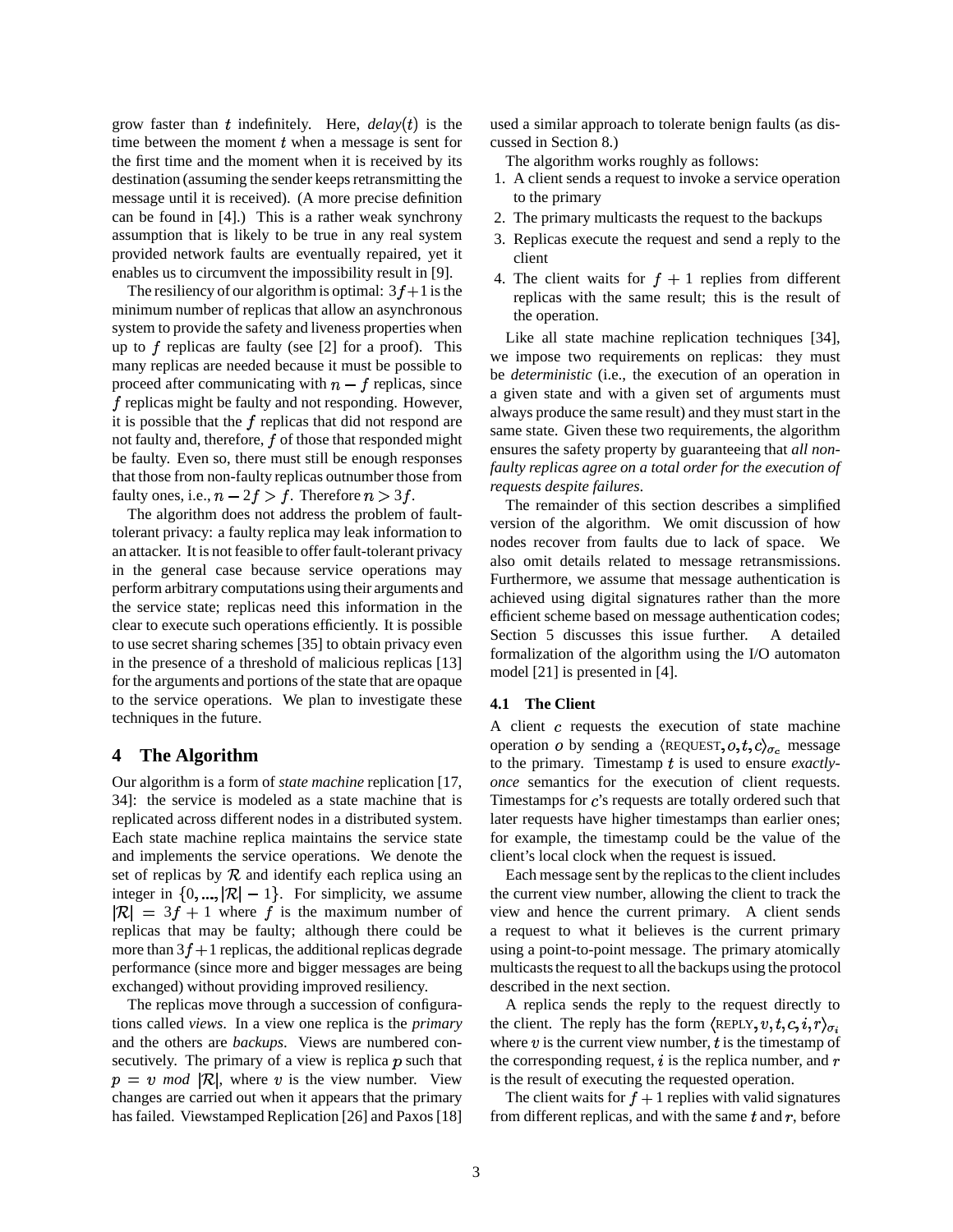accepting the result  $r$ . This ensures that the result is valid, since at most  $f$  replicas can be faulty.

If the client does not receive replies soon enough, it broadcasts the request to all replicas. If the request has already been processed, the replicas simply re-send the reply; replicas remember the last reply message they sent to each client. Otherwise, if the replica is not the primary, it relays the request to the primary. If the primary does not multicast the request to the group, it will eventually be suspected to be faulty by enough replicas to cause a view change.

In this paper we assume that the client waits for one request to complete before sending the next one. But we can allow a client to make asynchronous requests, yet preserve ordering constraints on them.

#### **4.2 Normal-Case Operation**

The state of each replica includes the state of the service, a *message log* containing messages the replica has accepted, and an integer denoting the replica's current view. We describe how to truncate the log in Section 4.3.

When the primary,  $p$ , receives a client request,  $m$ , it starts a three-phase protocol to atomically multicast the request to the replicas. The primary starts the protocol immediately unless the number of messages for which the protocol is in progress exceeds a given maximum. In this case, it buffers the request. Buffered requests are multicast later as a group to cut down on message traffic and CPU overheads under heavy load; this optimization is similar to a group commit in transactional systems [11]. For simplicity, we ignore this optimization in the description below.

The three phases are *pre-prepare, prepare,* and *commit*. The pre-prepare and prepare phases are used to totally order requests sent in the same view even when the primary, which proposes the ordering of requests, is faulty. The prepare and commit phases are used to ensure that requests that commit are totally ordered across views.

In the pre-prepare phase, the primary assigns a sequence number,  $n$ , to the request, multicasts a preprepare message with  $m$  piggybacked to all the backups, and appends the message to its log. The message has the form  $\langle \langle$ PRE-PREPARE,  $v, n, d \rangle_{\sigma_p}, m \rangle$ , where v indicates the view in which the message is being sent,  $m$  is the client's request message, and  $d$  is  $m$ 's digest.

Requests are not included in pre-prepare messages to keep them small. This is important because preprepare messages are used as a proof that the request was assigned sequence number  $n$  in view  $v$  in view changes. Additionally, it decouples the protocol to totally order requests from the protocol to transmit the request to the replicas; allowing us to use a transport optimized for small messages for protocol messages and a transport optimized for large messages for large requests.

A backup accepts a pre-prepare message provided:

- the signatures in the request and the pre-prepare message are correct and  $d$  is the digest for  $m$ ;
- $\bullet$  it is in view v:
- $\bullet$  it has not accepted a pre-prepare message for view  $v$ and sequence number  $n$  containing a different digest;
- the sequence number in the pre-prepare message is between a low water mark,  $h$ , and a high water mark,  $H.$

The last condition prevents a faulty primary from exhausting the space of sequence numbers by selecting a very large one. We discuss how  $H$  and  $h$  advance in Section 4.3.

If backup *i* accepts the  $\langle \langle$ PRE-PREPARE,  $v, n, d \rangle_{\sigma_p}, m \rangle$ message, it enters the *prepare* phase by multicasting a  $\langle$ PREPARE,  $v, n, d, i \rangle_{\sigma_i}$  message to all other replicas and adds both messages to its log. Otherwise, it does nothing.

A replica (including the primary) accepts prepare messages and adds them to its log provided their signatures are correct, their view number equals the replica's current view, and their sequence number is between  $h$  and  $H$ .

We define the predicate *prepared* $(m, v, n, i)$  to be true if and only if replica  $i$  has inserted in its log: the request  $m$ , a pre-prepare for  $m$  in view  $v$  with sequence number  $n$ , and  $2f$  prepares from different backups that match the pre-prepare. The replicas verify whether the prepares match the pre-prepare by checking that they have the same view, sequence number, and digest.

The pre-prepare and prepare phases of the algorithm guarantee that non-faulty replicas agree on a total order for the requests within a view. More precisely, they ensure the following invariant: if  $prepared(m, v, n, i)$  is true then *prepared* $(m', v, n, j)$  is false for any non-faulty replica j (including  $i = j$ ) and any m' such that  $D(m') \neq$  $D(m)$ . This is true because *prepared* $(m, v, n, i)$  and  $|\mathcal{R}| = 3f + 1$  imply that at least  $f + 1$  non-faulty replicas have sent a pre-prepare or prepare for  $m$  in view  $v$  with sequence number *n*. Thus, for *prepared* $(m', v, n, j)$ to be true at least one of these replicas needs to have sent two conflicting prepares (or pre-prepares if it is the primary for  $v$ ), i.e., two prepares with the same view and sequence number and a different digest. But this is not possible because the replica is not faulty. Finally, our assumption about the strength of message digests ensures that the probability that  $m \neq m'$  and  $D(m) = D(m')$  is negligible.

Replica *i* multicasts a  $\langle$  COMMIT,  $v, n, D(m), i \rangle_{\sigma_i}$  to the other replicas when *prepared* $(m, v, n, i)$  becomes true. This starts the commit phase. Replicas accept commit messages and insert them in their log provided they are properly signed, the view number in the message is equal to the replica's current view, and the sequence number is between  $h$  and  $H$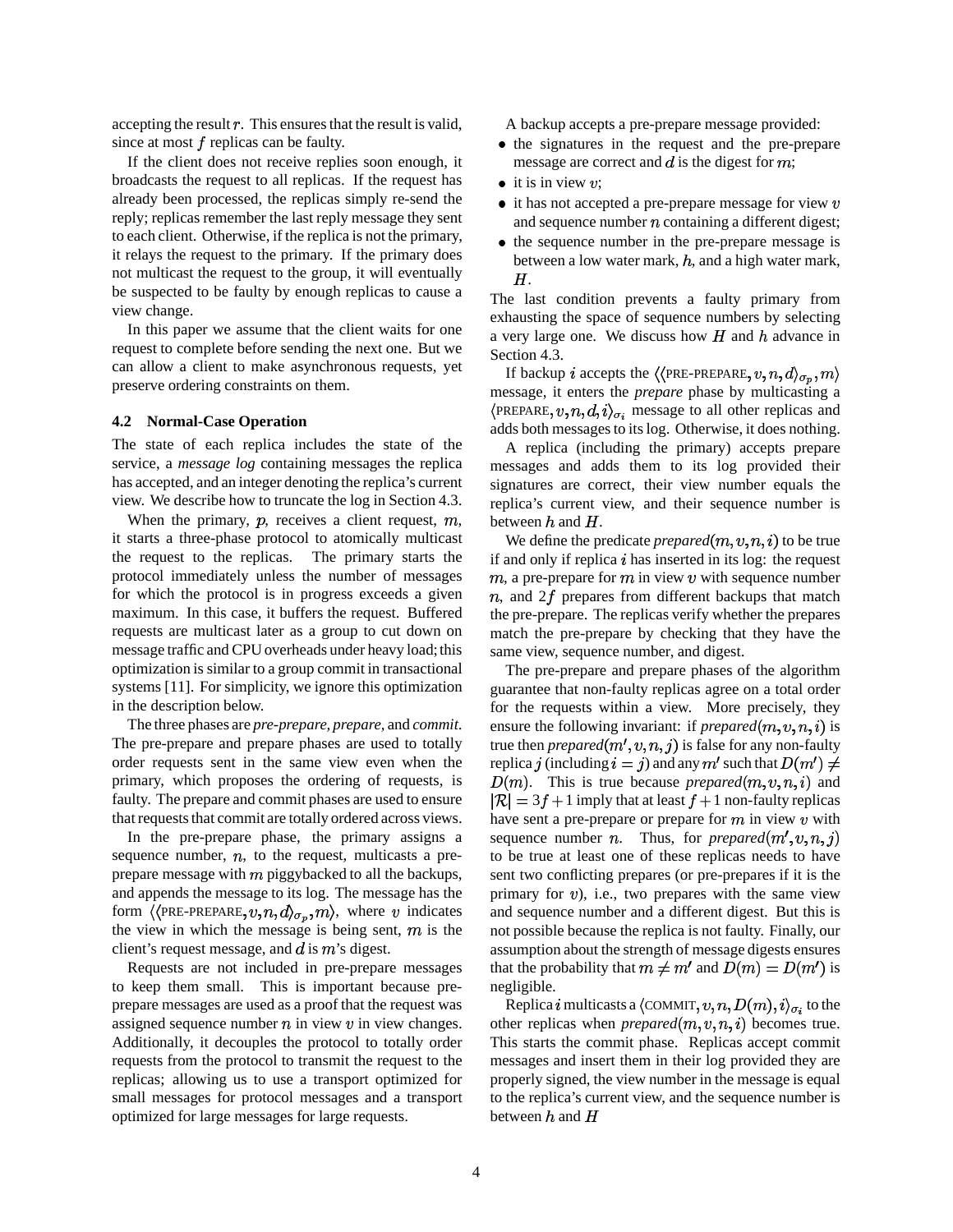We define the *committed* and *committed-local* predicates as follows: *committed* $(m, v, n)$  is true if and only if *prepared* $(m, v, n, i)$  is true for all i in some set of  $f+1$  non-faulty replicas; and *committed-local* $(m, v, n, i)$ is true if and only if *prepared* $(m, v, n, i)$  is true and i has accepted  $2f + 1$  commits (possibly including its own) from different replicas that match the pre-prepare for  $m$ ; a commit matches a pre-prepare if they have the same view, sequence number, and digest.

The commit phase ensures the following invariant: if *committed-local* $(m, v, n, i)$  is true for some non-faulty i then *committed* $(m, v, n)$  is true. This invariant and the view-change protocol described in Section 4.4 ensure that non-faulty replicas agree on the sequence numbers of requests that commit locally even if they commit in different views at each replica. Furthermore, it ensures that any request that commits locally at a non-faulty replica will commit at  $f + 1$  or more non-faulty replicas eventually.

Each replica  $i$  executes the operation requested by m after *committed-local* $(m, v, n, i)$  is true and *i*'s state reflects the sequential execution of all requests with lower sequence numbers. This ensures that all nonfaulty replicas execute requests in the same order as required to provide the safety property. After executing the requested operation, replicas send a reply to the client. Replicas discard requests whose timestamp is lower than the timestamp in the last reply they sent to the client to guarantee exactly-once semantics.

We do not rely on ordered message delivery, and therefore it is possible for a replica to commit requests out of order. This does not matter since it keeps the preprepare, prepare, and commit messages logged until the corresponding request can be executed.

Figure 1 shows the operation of the algorithm in the normal case of no primary faults. Replica 0 is the primary, replica 3 is faulty, and  $C$  is the client.



Figure 1: Normal Case Operation

#### **4.3 Garbage Collection**

This section discusses the mechanism used to discard messages from the log. For the safety condition to hold, messages must be kept in a replica's log until it knows that the requests they concern have been executed by at least  $f + 1$  non-faulty replicas and it can prove this to others in view changes. In addition, if some replica misses messages that were discarded by all non-faulty replicas, it will need to be brought up to date by transferring all or a portion of the service state. Therefore, replicas also need some proof that the state is correct.

Generating these proofs after executing every operation would be expensive. Instead, they are generated periodically, when a request with a sequence number divisible by some constant (e.g., 100) is executed. We will refer to the states produced by the execution of these requests as *checkpoints* and we will say that a checkpoint with a proof is a *stable checkpoint*.

A replica maintains several logical copies of the service state: the last stable checkpoint, zero or more checkpoints that are not stable, and a current state. Copy-on-write techniques can be used to reduce the space overhead to store the extra copies of the state, as discussed in Section 6.3.

The proof of correctness for a checkpoint is generated as follows. When a replica  $i$  produces a checkpoint, it multicasts a message  $\langle$ CHECKPOINT,  $n, d, i \rangle_{\sigma_i}$  to the other replicas, where  $n$  is the sequence number of the last request whose execution is reflected in the state and  $d$  is the digest of the state. Each replica collects checkpoint messages in its log until it has  $2f + 1$  of them for sequence number  $n$  with the same digest  $d$ signed by different replicas (including possibly its own such message). These  $2f + 1$  messages are the proof of correctness for the checkpoint.

A checkpoint with a proof becomes stable and the replica discards all pre-prepare, prepare, and commit messages with sequence number less than or equal to  $n$  from its log; it also discards all earlier checkpoints and checkpoint messages.

Computing the proofs is efficient because the digest can be computed using incremental cryptography [1] as discussed in Section 6.3, and proofs are generated rarely.

The checkpoint protocol is used to advance the low and high water marks (which limit what messages will be accepted). The low-water mark  $h$  is equal to the sequence number of the last stable checkpoint. The high water mark  $H = h + k$ , where k is big enough so that replicas do not stall waiting for a checkpoint to become stable. For example, if checkpoints are taken every 100 requests,  $k$  might be 200.

#### **4.4 View Changes**

The view-change protocol provides liveness by allowing the system to make progress when the primary fails. View changes are triggered by timeouts that prevent backups from waiting indefinitely for requests to execute. A backup is*waiting*for a requestifitreceived a valid request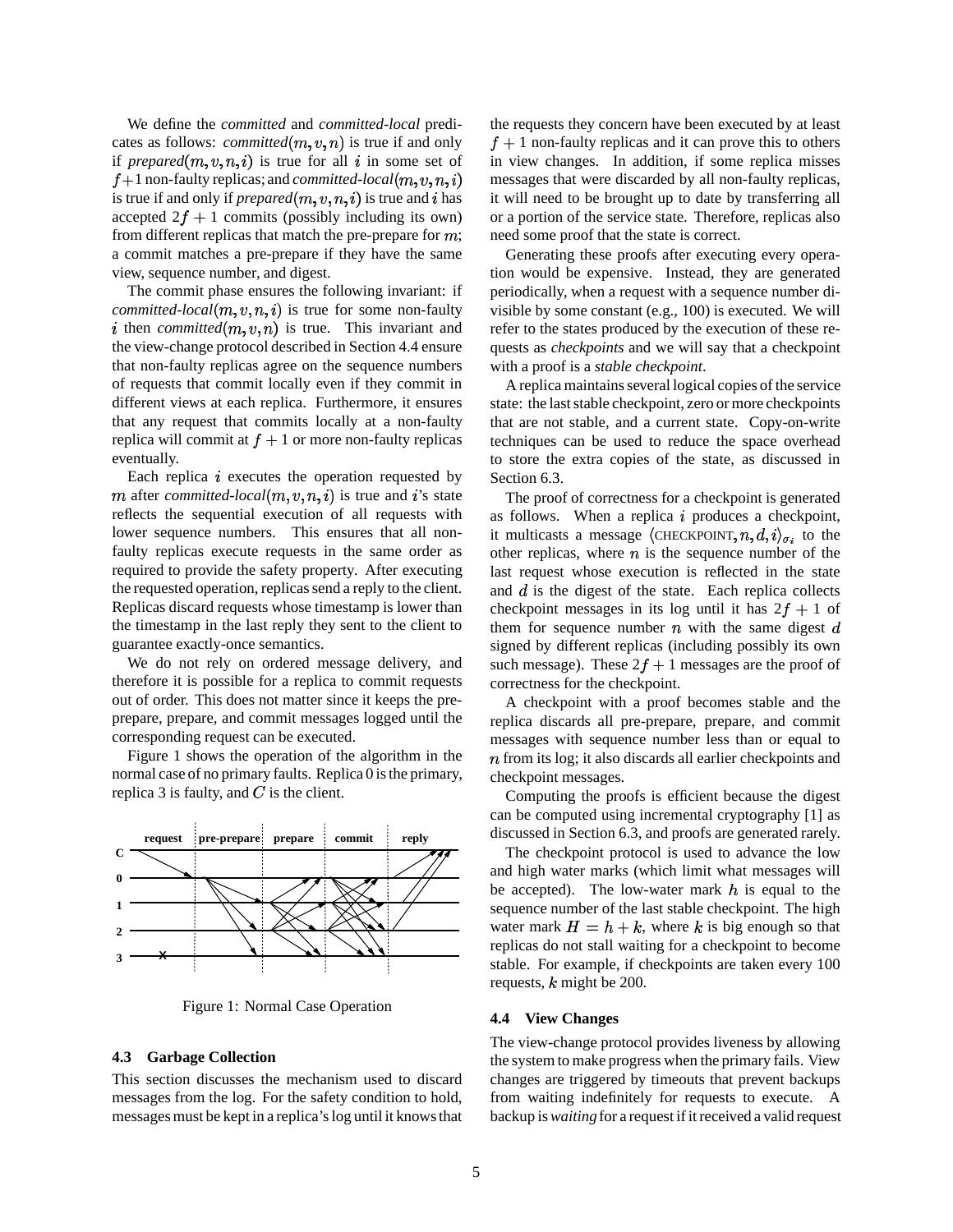and has not executed it. A backup starts a timer when it receives a request and the timer is not already running. It stops the timer when it is no longer waiting to execute the request, but restarts it if at that point it is waiting to execute some other request.

If the timer of backup i expires in view  $v$ , the backup starts a view change to move the system to view  $v + 1$ . It stops accepting messages (other than checkpoint, view-change, and new-view messages) and multicasts a  $\langle$ VIEW-CHANGE,  $v+1, n, C, \mathcal{P}, i \rangle_{\sigma_i}$  message to all replicas. Here  $n$  is the sequence number of the last stable checkpoint s known to i, C is a set of  $2f + 1$  valid checkpoint messages proving the correctness of  $s$ , and  $P$  is a set containing a set  $P_m$  for each request m that prepared at  $i$  with a sequence number higher than  $n$ . Each set  $P_m$  contains a valid pre-prepare message (without the corresponding client message) and  $2f$  matching, valid prepare messages signed by different backups with the same view, sequence number, and the digest of  $m$ .

When the primary p of view  $v + 1$  receives 2f valid view-change messages for view  $v+1$  from other replicas, it multicasts a  $\langle$ NEW-VIEW,  $v + 1, V, O \rangle_{\sigma_p}$  message to all other replicas, where  $\mathcal V$  is a set containing the valid viewchange messages received by the primary plus the viewchange message for  $v+1$  the primary sent (or would have sent), and  $\mathcal O$  is a set of pre-prepare messages (without the piggybacked request).  $\mathcal O$  is computed as follows:

- 1. The primary determines the sequence number *min-s* of the latest stable checkpoint in  $\mathcal V$  and the highest sequence number  $max-s$  in a prepare message in  $\mathcal{V}$ .
- 2. The primary creates a new pre-prepare message for view  $v+1$  for each sequence number  $n$  between  $min-s$ and *max-s*. There are two cases: (1) there is at least one set in the  $P$  component of some view-change message in  $V$  with sequence number n, or (2) there is no such set. In the first case, the primary creates a new message  $\langle$ PRE-PREPARE,  $v + 1, n, d \rangle_{\sigma_p}$ , where  $d$  is the request digest in the pre-prepare message for sequence number  $n$  with the highest view number in  $V$ . In the second case, it creates a new preprepare message  $\langle$ PRE-PREPARE,  $v + 1, n, d^{null} \rangle_{\sigma_p}$ , where  $d^{null}$  is the digest of a special *null* request; a null request goes through the protocol like other requests, but its execution is a no-op. (Paxos [18] used a similar technique to fill in gaps.)

Next the primary appends the messages in  $\mathcal O$  to its log. If *min-s* is greater than the sequence number of its latest stable checkpoint, the primary also inserts the proof of stability for the checkpoint with sequence number *min-s* in its log, and discards information from the log as discussed in Section 4.3. Then it *enters* view  $v + 1$ : at this point it is able to accept messages for view  $v + 1$ .

A backup accepts a new-view message for view  $v + 1$ if it is signed properly, if the view-change messages it contains are valid for view  $v + 1$ , and if the set  $\mathcal O$  is correct; it verifies the correctness of  $\mathcal O$  by performing a computation similar to the one used by the primary to create  $\mathcal{O}$ . Then it adds the new information to its log as described for the primary, multicasts a prepare for each message in  $\mathcal O$  to all the other replicas, adds these prepares to its log, and enters view  $v + 1$ .

Thereafter, the protocol proceeds as described in Section 4.2. Replicas redo the protocol for messages between *min-s* and *max-s* but they avoid re-executing client requests (by using their stored information about the last reply sent to each client).

A replica may be missing some request message  $m$ or a stable checkpoint (since these are not sent in newview messages.) It can obtain missing information from another replica. For example, replica  $i$  can obtain a missing checkpoint state  $s$  from one of the replicas whose checkpoint messages certified its correctness in  $V$ . Since  $f + 1$  of those replicas are correct, replica i will always obtain  $s$  or a later certified stable checkpoint. We can avoid sending the entire checkpoint by partitioning the state and stamping each partition with the sequence number of the last request that modified it. To bring a replica up to date, it is only necessary to send it the partitions where it is out of date, rather than the whole checkpoint.

## **4.5 Correctness**

This section sketches the proof that the algorithm provides safety and liveness; details can be found in [4].

#### **4.5.1 Safety**

As discussed earlier, the algorithm provides safety if all non-faulty replicas agree on the sequence numbers of requests that commit locally.

In Section 4.2, we showed that if  $prepared(m, v, n, i)$ is true, *prepared* $(m', v, n, j)$  is false for any non-faulty replica j (including  $i = j$ ) and any m' such that  $D(m') \neq D(m)$ . This implies that two non-faulty replicas agree on the sequence number of requests that commit locally in the same view at the two replicas.

The view-change protocol ensures that non-faulty replicas also agree on the sequence number of requests that commit locally in different views at different replicas. A request  $m$  commits locally at a non-faulty replica with sequence number *n* in view *v* only if *committed* $(m, v, n)$ is true. This means that there is a set  $R_1$  containing at least  $f + 1$  non-faulty replicas such that *prepared* $(m, v, n, i)$ is true for every replica  $i$  in the set.

Non-faulty replicas will not accept a pre-prepare for view  $v' > v$  without having received a new-view message for  $v'$  (since only at that point do they enter the view). But any correct new-view message for view  $v' > v$  contains correct view-change messages from every replica  $i$  in a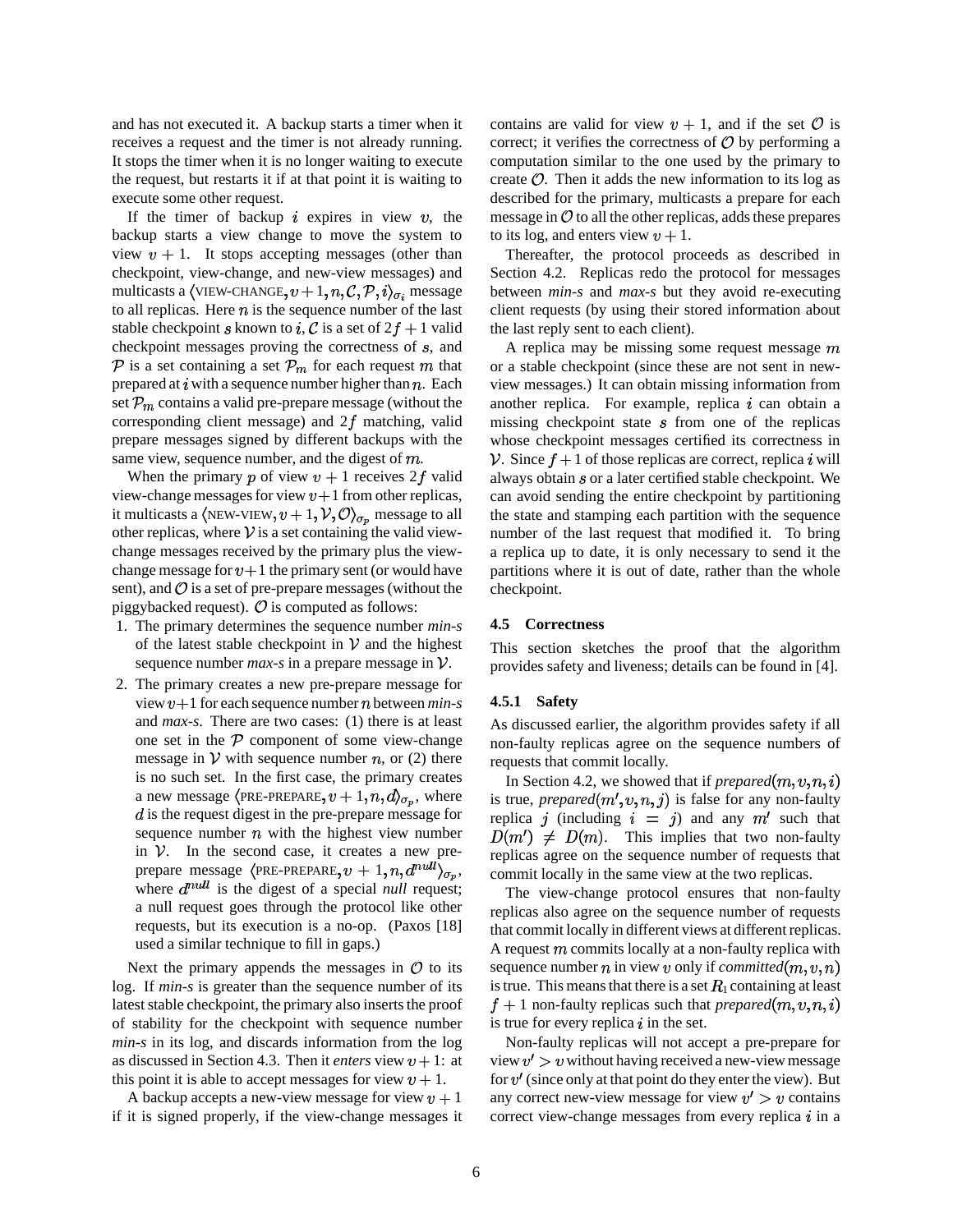set  $R_2$  of  $2f + 1$  replicas. Since there are  $3f + 1$  replicas,  $R_1$  and  $R_2$  must intersect in at least one replica k that is not faulty.  $k$ 's view-change message will ensure that the fact that  $m$  prepared in a previous view is propagated to subsequent views, unless the new-view message contains a view-change message with a stable checkpoint with a sequence number higher than  $n$ . In the first case, the algorithm redoes the three phases of the atomic multicast protocol for  $m$  with the same sequence number  $n$  and the new view number. This is important because it prevents any different request that was assigned the sequence number  $n$  in a previous view from ever committing. In the second case no replica in the new view will accept any message with sequence number lower than  $n$ . In either case, the replicas will agree on the request that commits locally with sequence number  $n$ .

## **4.5.2 Liveness**

To provide liveness, replicas must move to a new view if they are unable to execute a request. But it is important to maximize the period of time when at least  $2f + 1$ non-faulty replicas are in the same view, and to ensure that this period of time increases exponentially until some requested operation executes. We achieve these goals by three means.

First, to avoid starting a view change too soon, a replica that multicasts a view-change message for view  $v + 1$ waits for  $2f + 1$  view-change messages for view  $v + 1$ and then starts its timer to expire after some time  $T$ . If the timer expires before it receives a valid new-view message for  $v + 1$  or before it executes a request in the new view that it had not executed previously, it starts the view change for view  $v + 2$  but this time it will wait  $2T$ before starting a view change for view  $v + 3$ .

Second, if a replica receives a set of  $f + 1$  valid viewchange messages from other replicas for views greater than its current view, it sends a view-change message for the smallest view in the set, even if its timer has not expired; this prevents it from starting the next view change too late.

Third, faulty replicas are unable to impede progress by forcing frequent view changes. A faulty replica cannot cause a view change by sending a view-change message, because a view change will happen only if at least  $f + 1$  replicas send view-change messages, but it can cause a view change when it is the primary (by not sending messages or sending bad messages). However, because the primary of view  $v$  is the replica  $p$  such that  $p = v \mod |\mathcal{R}|$ , the primary cannot be faulty for more than  $f$  consecutive views.

These three techniques guarantee liveness unless message delays grow faster than the timeout period indefinitely, which is unlikely in a real system.

### **4.6 Non-Determinism**

State machine replicas must be deterministic but many services involve some form of non-determinism. For example, the time-last-modified in NFS is set by reading the server's local clock; if this were done independently at each replica, the states of non-faulty replicas would diverge. Therefore, some mechanism to ensure that all replicas select the same value is needed. In general, the client cannot select the value because it does not have enough information; for example, it does not know how its request will be ordered relative to concurrent requests by other clients. Instead, the primary needs to select the value either independently or based on values provided by the backups.

If the primary selects the non-deterministic value independently, it concatenates the value with the associated request and executes the three phase protocol to ensure that non-faulty replicas agree on a sequence number for the request and value. This prevents a faulty primary from causing replica state to diverge by sending different values to different replicas. However, a faulty primary might send the same, incorrect, value to all replicas. Therefore, replicas must be able to decide deterministically whether the value is correct (and what to do if it is not) based only on the service state.

This protocol is adequate for most services (including NFS) but occasionally replicas must participate in selecting the value to satisfy a service's specification. This can be accomplished by adding an extra phase to the protocol: the primary obtains authenticated values proposed by the backups, concatenates  $2f + 1$  of them with the associated request, and starts the three phase protocol for the concatenated message. Replicas choose the value by a deterministic computation on the  $2f + 1$ values and their state, e.g., taking the median. The extra phase can be optimized away in the common case. For example, if replicas need a value that is "close enough" to that of their local clock, the extra phase can be avoided when their clocks are synchronized within some delta.

## **5 Optimizations**

This section describes some optimizations that improve the performance of the algorithm during normal-case operation. All the optimizations preserve the liveness and safety properties.

### **5.1 Reducing Communication**

We use three optimizations to reduce the cost of communication. The first avoids sending most large replies. A client request designates a replica to send the result; all other replicas send replies containing just the digest of the result. The digests allow the client to check the correctness of the result while reducing network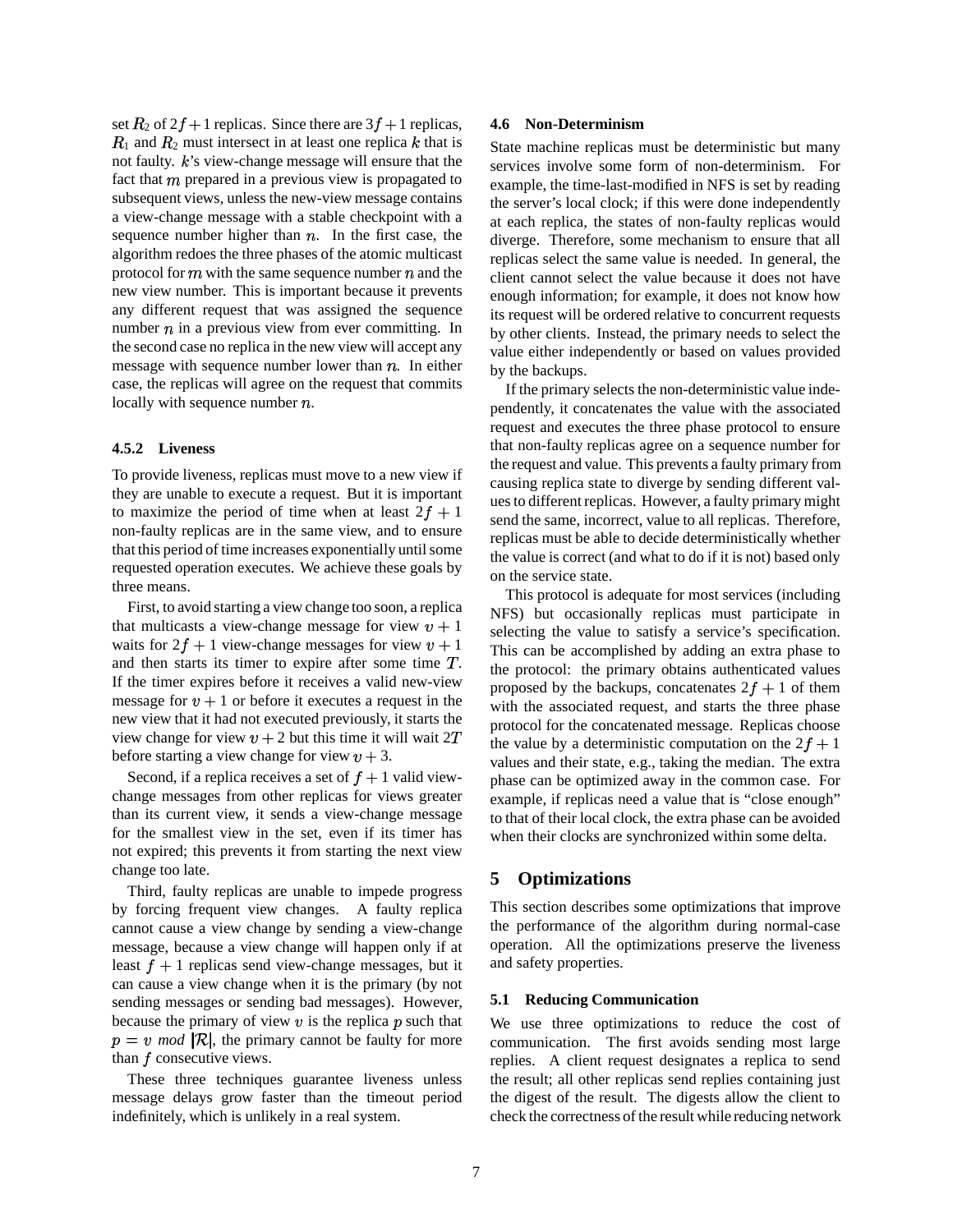bandwidth consumption and CPU overhead significantly for large replies. If the client does not receive a correct result from the designated replica, it retransmits the request as usual, requesting all replicas to send full replies.

The second optimization reduces the number of message delays for an operation invocation from 5 to 4. Replicas execute a request *tentatively* as soon as the prepared predicate holds for the request, their state reflects the execution of all requests with lower sequence number, and these requests are all known to have committed. After executing the request, the replicas send tentative replies to the client. The client waits for  $2f + 1$  matching tentative replies. If it receives this many, the request is guaranteed to commit eventually. Otherwise, the client retransmits the request and waits for  $f + 1$  non-tentative replies.

A request that has executed tentatively may abort if there is a view change and it is replaced by a *null* request. In this case the replica reverts its state to the last stable checkpoint in the new-view message or to its last checkpointed state (depending on which one has the higher sequence number).

The third optimization improves the performance of read-only operations that do not modify the service state. A client multicasts a read-only request to all replicas. Replicas execute the request immediately in their tentative state after checking that the request is properly authenticated, that the client has access, and that the request is in fact read-only. They send the reply only after all requests reflected in the tentative state have committed; this is necessary to prevent the client from observing uncommitted state. The client waits for  $2f + 1$ replies from different replicas with the same result. The client may be unable to collect  $2f + 1$  such replies if there are concurrent writes to data that affect the result; in this case, it retransmits the request as a regular read-write request after its retransmission timer expires.

### **5.2 Cryptography**

In Section 4, we described an algorithm that uses digital signatures to authenticate all messages. However, we actually use digital signatures only for viewchange and new-view messages, which are sent rarely, and authenticate all other messages using message authentication codes (MACs). This eliminates the main performance bottleneck in previous systems [29, 22].

However, MACs have a fundamental limitation relative to digital signatures — the inability to prove that a message is authentic to a third party. The algorithm in Section 4 and previous Byzantine-fault-tolerant algorithms [31, 16] for state machine replication rely on the extra power of digital signatures. We modified our algorithm to circumvent the problem by taking advantage of specific invariants, e.g, the invariant that no two different requests prepare with the same view and sequence number at two non-faulty replicas. The modified algorithm is described in [5]. Here we sketch the main implications of using MACs.

MACs can be computed three orders of magnitude faster than digital signatures. For example, a 200MHz Pentium Pro takes 43ms to generate a 1024-bit modulus RSA signature of an MD5 digest and 0.6ms to verify the signature [37], whereas it takes only  $10.3 \mu s$  to compute the MAC of a 64-byte message on the same hardware in our implementation. There are other publickey cryptosystems that generate signatures faster, e.g., elliptic curve public-key cryptosystems, but signature verification is slower [37] and in our algorithm each signature is verified many times.

Each node (including active clients) shares a 16-byte secret session key with each replica. We compute message authentication codes by applying MD5 to the concatenation of the message with the secret key. Rather than using the 16 bytes of the final MD5 digest, we use only the 10 least significant bytes. This truncation has the obvious advantage of reducing the size of MACs and it also improves their resilience to certain attacks [27]. This is a variant of the secret suffix method [36], which is secure as long as MD5 is collision resistant [27, 8].

The digital signature in a reply message is replaced by a single MAC, which is sufficient because these messages have a single intended recipient. The signatures in all other messages (including client requests but excluding view changes) are replaced by vectors of MACs that we call *authenticators*. An authenticator has an entry for every replica other than the sender; each entry is the MAC computed with the key shared by the sender and the replica corresponding to the entry.

The time to verify an authenticator is constant but the time to generate one grows linearly with the number of replicas. This is not a problem because we do not expect to have a large number of replicas and there is a huge performance gap between MAC and digital signature computation. Furthermore, we compute authenticators efficiently; MD5 is applied to the message once and the resulting context is used to compute each vector entry by applying MD5 to the corresponding session key. For example, in a system with 37 replicas (i.e., a system that can tolerate 12 simultaneous faults) an authenticator can still be computed much more than two orders of magnitude faster than a 1024-bit modulus RSA signature.

The size of authenticators grows linearly with the number of replicas but it grows slowly: it is equal to  $30 \times \left\lfloor \frac{n-1}{3} \right\rfloor$  bytes. An authenticator is smaller than an RSA signature with a 1024-bit modulus for  $n \leq 13$  (i.e., systems that can tolerate up to 4 simultaneous faults), which we expect to be true in most configurations.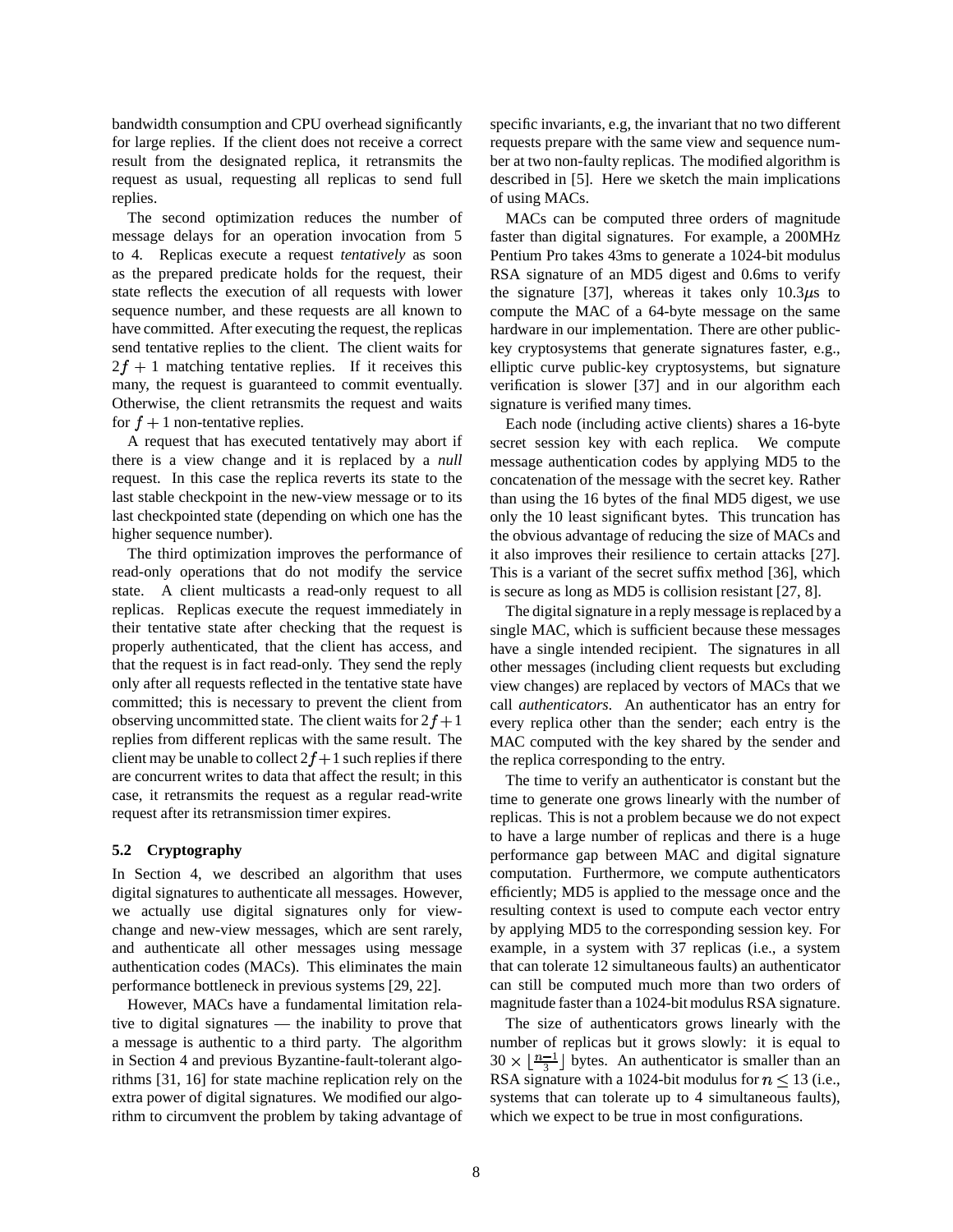# **6 Implementation**

This section describes our implementation. First we discuss the replication library, which can be used as a basis for any replicated service. In Section 6.2 we describe how we implemented a replicated NFS on top of the replication library. Then we describe how we maintain checkpoints and compute checkpoint digests efficiently.

#### **6.1 The Replication Library**

The client interface to the replication library consists of a single procedure, *invoke*, with one argument, an input buffer containing a request to invoke a state machine operation. The *invoke* procedure uses our protocol to execute the requested operation at the replicas and select the correct reply from among the replies of the individual replicas. It returns a pointer to a buffer containing the operation result.

On the server side, the replication code makes a number of upcalls to procedures that the server part of the application must implement. There are procedures to execute requests (*execute*), to maintain checkpoints of the service state (*make checkpoint*, *delete checkpoint*),to obtain the digest of a specified checkpoint (*get digest*), and to obtain missing information (*get checkpoint*, *set checkpoint*). The *execute* procedure receives as input a buffer containing the requested operation, executes the operation, and places the result in an output buffer. The other procedures are discussed further in Sections 6.3 and 6.4.

Point-to-point communication between nodes is implemented using UDP, and multicast to the group of replicas is implemented using UDP over IP multicast [7]. There is a single IP multicast group for each service, which contains all the replicas. These communication protocols are unreliable; they may duplicate or lose messages or deliver them out of order.

The algorithm tolerates out-of-order delivery and rejects duplicates. View changes can be used to recover from lost messages, but this is expensive and therefore it is important to perform retransmissions. During normal operation recovery from lost messages is driven by the receiver: backups send negative acknowledgments to the primary when they are out of date and the primary retransmits pre-prepare messages after a long timeout. A reply to a negative acknowledgment may include both a portion of a stable checkpoint and missing messages. During view changes, replicas retransmit view-change messages until they receive a matching newview message or they move on to a later view.

The replication library does not implement view changes or retransmissions at present. This does not compromise the accuracy of the results given in Section 7 because the rest of the algorithm is completely implemented (including the manipulation of the timers that trigger view changes) and because we have formalized the complete algorithm and proved its correctness [4].

### **6.2 BFS: A Byzantine-Fault-tolerant File System**

We implemented BFS, a Byzantine-fault-tolerant NFS service, using the replication library. Figure 2 shows the architecture of BFS. We opted not to modify the kernel NFSclient and server because we did not have the sources for the Digital Unix kernel.

A file system exported by the fault-tolerant NFS service is mounted on the client machine like any regular NFS file system. Application processes run unmodified and interact with the mounted file system through the NFS client in the kernel. We rely on user level *relay* processes to mediate communication between the standard NFS client and the replicas. A relay receives NFS protocol requests, calls the *invoke* procedure of our replication library, and sends the result back to the NFS client.



Figure 2: Replicated File System Architecture.

Each replica runs a user-level process with the replication library and our NFS V2 daemon, which we will refer to as *snfsd* (for simple *nfsd*). The replication library receives requests from the relay, interacts with *snfsd* by making upcalls, and packages NFS replies into replication protocol replies that it sends to the relay.

We implemented *snfsd* using a fixed-size memorymapped file. All the file system data structures, e.g., inodes, blocks and their free lists, are in the mapped file. We rely on the operating system to manage the cache of memory-mapped file pages and to write modified pages to disk asynchronously. The current implementation uses 8KB blocks and inodes contain the NFS status information plus 256 bytes of data, which is used to store directory entries in directories, pointers to blocks in files, and text in symbolic links. Directories and files may also use indirect blocks in a way similar to Unix.

Our implementation ensures that all state machine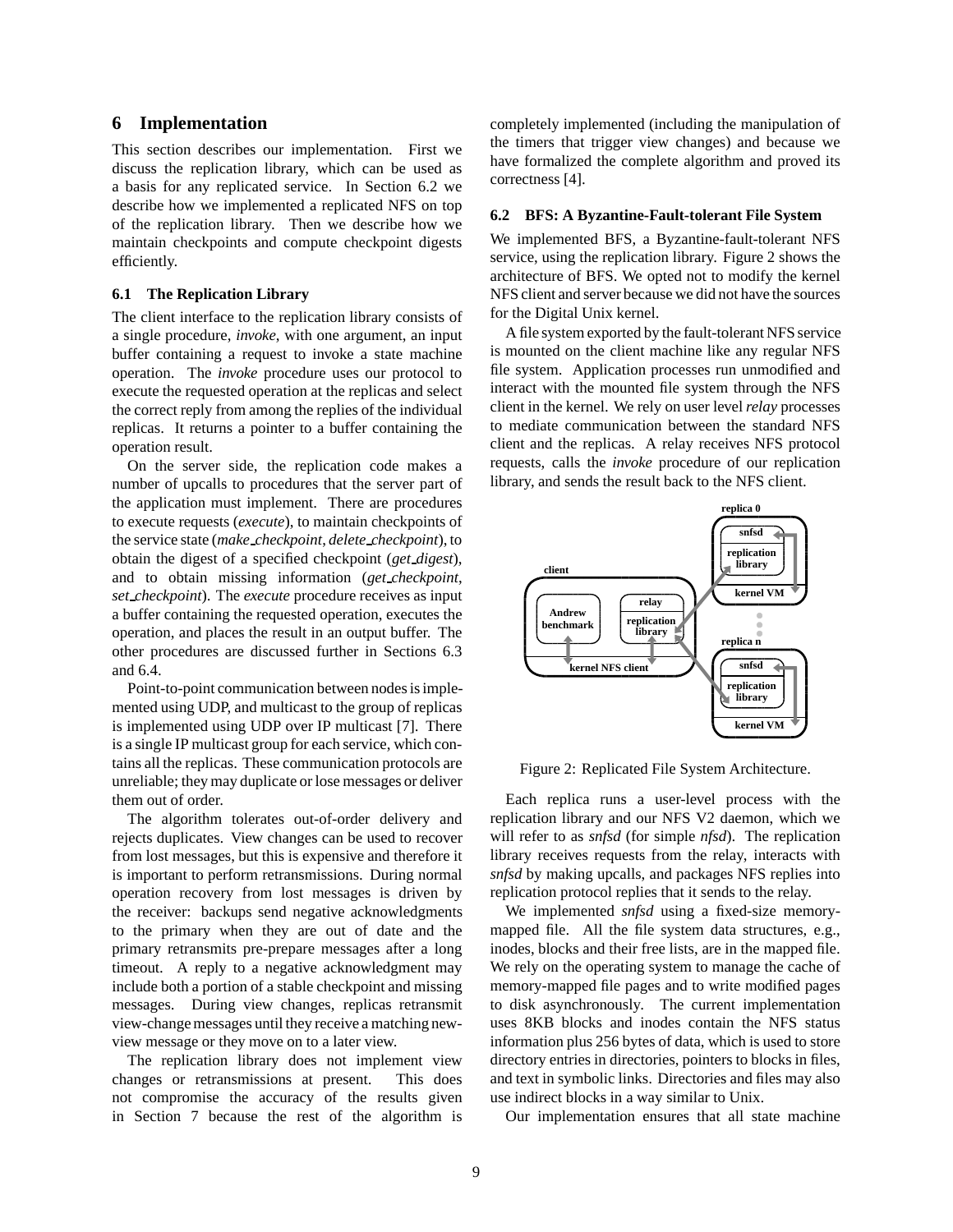replicas start in the same initial state and are deterministic, which are necessary conditions for the correctness of a service implemented using our protocol. The primary proposes the values for time-last-modified and timelast-accessed, and replicas select the larger of the proposed value and one greater than the maximum of all values selected for earlier requests. We do not require synchronous writes to implement NFS V2 protocol semantics because BFS achieves stability of modified data and meta-data through replication [20].

## **6.3 Maintaining Checkpoints**

This section describes how *snfsd* maintains checkpoints of the file system state. Recall that each replica maintains several logical copies of the state: the current state, some number of checkpoints that are not yet stable, and the last stable checkpoint.

*snfsd* executes file system operations directly in the memory mapped file to preserve locality, and it uses copyon-write to reduce the space and time overhead associated with maintaining checkpoints. *snfsd* maintains a copyon-write bit for every 512-byte block in the memory mapped file. When the replication code invokes the *make checkpoint* upcall, *snfsd* sets all the copy-on-write bits and creates a (volatile) checkpoint record, containing the current sequence number, which it receives as an argument to the upcall, and a list of blocks. This list contains the copies of the blocks that were modified since the checkpoint was taken, and therefore, it is initially empty. The record also contains the digest of the current state; we discuss how the digest is computed in Section 6.4.

When a block of the memory mapped file is modified while executing a client request, *snfsd* checks the copyon-write bit for the block and, if it is set, stores the block's current contents and itsidentifier in the checkpoint record for the last checkpoint. Then, it overwrites the block with its new value and resets its copy-on-write bit. *snfsd* retains a checkpoint record until told to discard it via a *delete checkpoint* upcall, which is made by the replication code when a later checkpoint becomes stable.

If the replication code requires a checkpoint to send to another replica, it calls the *get checkpoint* upcall. To obtain the value for a block, *snfsd* first searches for the block in the checkpoint record of the stable checkpoint, and then searches the checkpoint records of any later checkpoints. If the block is not in any checkpoint record, it returns the value from the current state.

The use of the copy-on-write technique and the fact that we keep at most 2 checkpoints ensure that the space and time overheads of keeping several logical copies of the state are low. For example, in the Andrew benchmark experiments described in Section 7, the average checkpoint record size is only 182 blocks with a maximum of 500.

### **6.4 Computing Checkpoint Digests**

*snfsd* computes a digest of a checkpoint state as part of a *make checkpoint* upcall. Although checkpoints are only taken occasionally, it is important to compute the state digest incrementally because the state may be large. *snfsd* uses an incremental collision-resistant oneway hash function called AdHash [1]. This function divides the state into fixed-size blocks and uses some other hash function (e.g., MD5) to compute the digest of the string obtained by concatenating the block index with the block value for each block. The digest of the state is the sum of the digests of the blocks modulo some large integer. In our current implementation, we use the 512-byte blocks from the copy-on-write technique and compute their digest using MD5.

To compute the digest for the state incrementally,*snfsd* maintains a table with a hash value for each 512-byte block. This hash value is obtained by applying MD5 to the block index concatenated with the block value at the time of the last checkpoint. When *make checkpoint* is called,  $snfsd$  obtains the digest  $d$  for the previous checkpoint state (from the associated checkpoint record). It computes new hash values for each block whose copyon-write bit is reset by applying MD5 to the block index concatenated with the current block value. Then, it adds the new hash value to  $d$ , subtracts the old hash value from  $d$ , and updates the table to contain the new hash value. This process is efficient provided the number of modified blocks is small; as mentioned above, on average 182 blocks are modified per checkpoint for the Andrew benchmark.

# **7 Performance Evaluation**

This section evaluates the performance of our system using two benchmarks: a micro-benchmark and the Andrew benchmark [15]. The micro-benchmark provides a service-independent evaluation of the performance of the replication library; it measures the latency to invoke a null operation, i.e., an operation that does nothing.

The Andrew benchmark is used to compare BFS with two other file systems: one is the NFS V2 implementation in Digital Unix, and the other is identical to BFS except without replication. The first comparison demonstrates that our system is practical by showing that its latency is similar to the latency of a commercial system that is used daily by many users. The second comparison allows usto evaluate the overhead of our algorithm accurately within an implementation of a real service.

## **7.1 Experimental Setup**

The experiments measure normal-case behavior (i.e., there are no view changes), because this is the behavior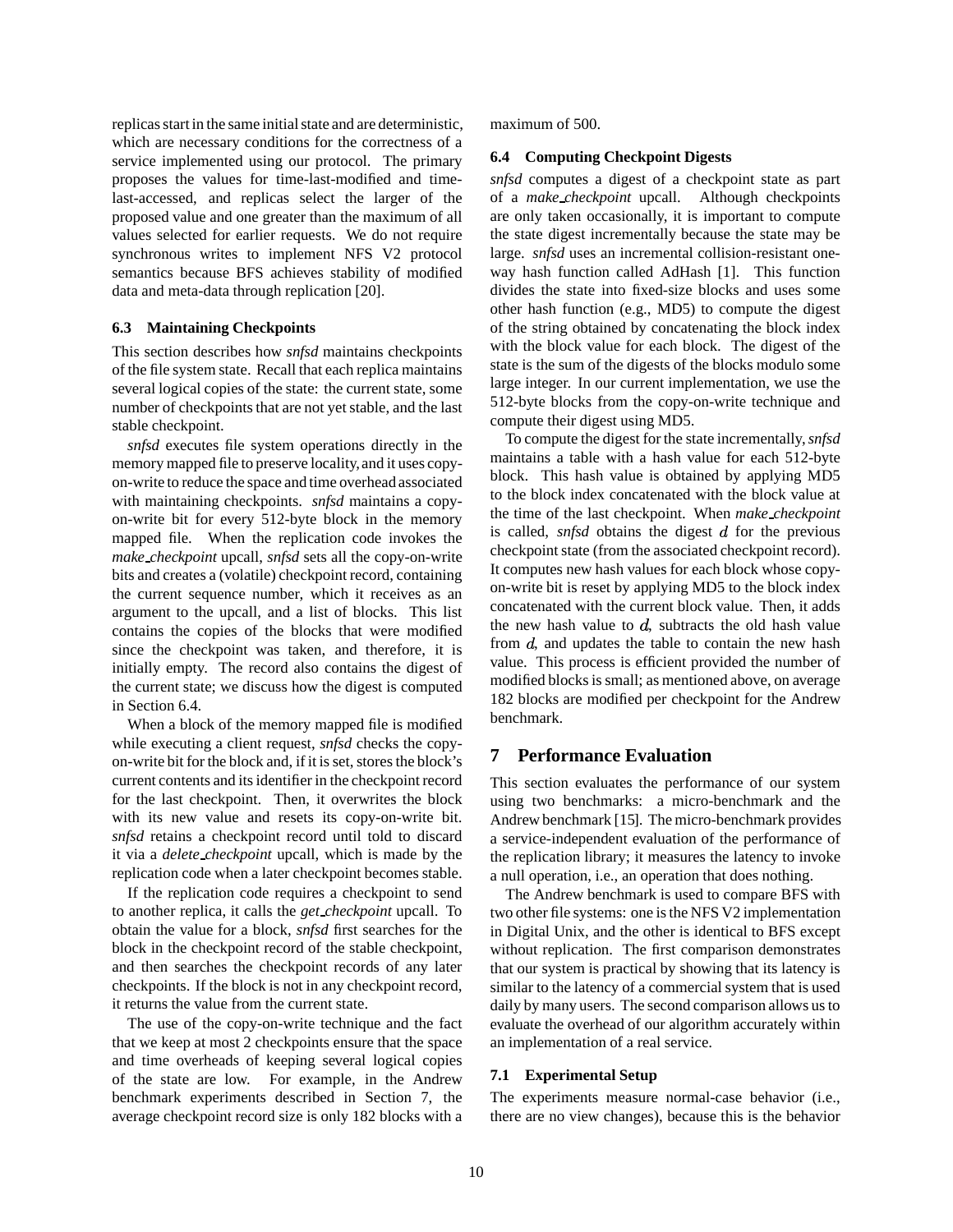that determines the performance of the system. All experiments ran with one client running two relay processes, and four replicas. Four replicas can tolerate one Byzantine fault; we expect this reliability level to suffice for most applications. The replicas and the client ran on identical DEC 3000/400 Alpha workstations. These workstations have a 133 MHz Alpha 21064 processor, 128 MB of memory, and run Digital Unix version 4.0. The file system was stored by each replica on a DEC RZ26 disk. All the workstations were connected by a 10Mbit/s switched Ethernet and had DEC LANCE Ethernet interfaces. The switch was a DEC EtherWORKS 8T/TX. The experiments were run on an isolated network.

The interval between checkpoints was 128 requests, which causes garbage collection to occur several times in any of the experiments. The maximum sequence number accepted by replicas in pre-prepare messages was 256 plus the sequence number of the last stable checkpoint.

## **7.2 Micro-Benchmark**

The micro-benchmark measures the latency to invoke a null operation. It evaluates the performance of two implementations of a simple service with no state that implements null operations with arguments and results of different sizes. The first implementation is replicated using our library and the second is unreplicated and uses UDP directly. Table 1 reports the response times measured at the client for both read-only and readwrite operations. They were obtained by timing 10,000 operation invocationsin three separate runs and we report the median value of the three runs. The maximum deviation from the median was always below 0.3% of the reported value. We denote each operation by *a/b*, where *a* and *b* are the sizes of the operation argument and result in KBytes.

| arg./res. | replicated   |            | without     |
|-----------|--------------|------------|-------------|
| (KB)      | read-write   | read-only  | replication |
| 0/0       | 3.35(309%)   | 1.62(98%)  | 0.82        |
| 4/0       | 14.19 (207%) | 6.98(51%)  | 4.62        |
| 0/4       | 8.01 (72%)   | 5.94 (27%) | 4.66        |

Table 1: Micro-benchmark results (in milliseconds); the percentage overhead is relative to the unreplicated case.

The overhead introduced by the replication library is due to extra computation and communication. For example, the computation overhead for the read-write 0/0 operation is approximately 1.06ms, which includes 0.55ms spent executing cryptographic operations. The remaining 1.47ms of overhead are due to extra communication; the replication library introduces an extra message roundtrip, it sends larger messages, and itincreases the number of messages received by each node relative to the service without replication.

The overhead for read-only operations is significantly lower because the optimization discussed in Section 5.1 reduces both computation and communication overheads. For example, the computation overhead for the read-only 0/0 operation is approximately 0.43ms, which includes 0.23ms spent executing cryptographic operations, and the communication overhead is only 0.37ms because the protocol to execute read-only operations uses a single round-trip.

Table 1 shows that the relative overhead is lower for the 4/0 and 0/4 operations. This is because a significant fraction of the overhead introduced by the replication library is independent of the size of operation arguments and results. For example, in the read-write 0/4 operation, the large message (the reply) goes over the network only once (as discussed in Section 5.1) and only the cryptographic overhead to process the reply message is increased. The overhead is higher for the read-write 4/0 operation because the large message (the request) goes over the network twice and increases the cryptographic overhead for processing both request and pre-prepare messages.

It is important to note that this micro-benchmark represents the worst case overhead for our algorithm because the operations perform no work and the unreplicated server provides very weak guarantees. Most services will require stronger guarantees, e.g., authenticated connections, and the overhead introduced by our algorithm relative to a server that implements these guarantees will be lower. For example, the overhead of the replication library relative to a version of the unreplicated service that uses MACs for authentication is only 243% for the read-write 0/0 operation and 4% for the read-only 4/0 operation.

We can estimate a rough lower bound on the performance gain afforded by our algorithm relative to Rampart [30]. Reiter reports that Rampart has a latency of 45ms for a multi-RPC of a null message in a 10 Mbit/s Ethernet network of 4 SparcStation 10s [30]. The multi-RPC is sufficient for the primary to invoke a state machine operation but for an arbitrary client to invoke an operation it would be necessary to add an extra message delay and an extra RSA signature and verification to authenticate the client; this would lead to a latency of at least 65ms (using the RSA timings reported in [29].) Even if we divide this latency by 1.7, the ratio of the SPECint92 ratings of the DEC 3000/400 and the SparcStation 10, our algorithm still reduces the latency to invoke the read-write and read-only 0/0 operations by factors of more than 10 and 20, respectively. Note that this scaling is conservative because the network accounts for a significant fraction of Rampart's latency [29] and Rampart's results were obtained using 300-bit modulus RSA signatures, which are not considered secure today unless the keys used to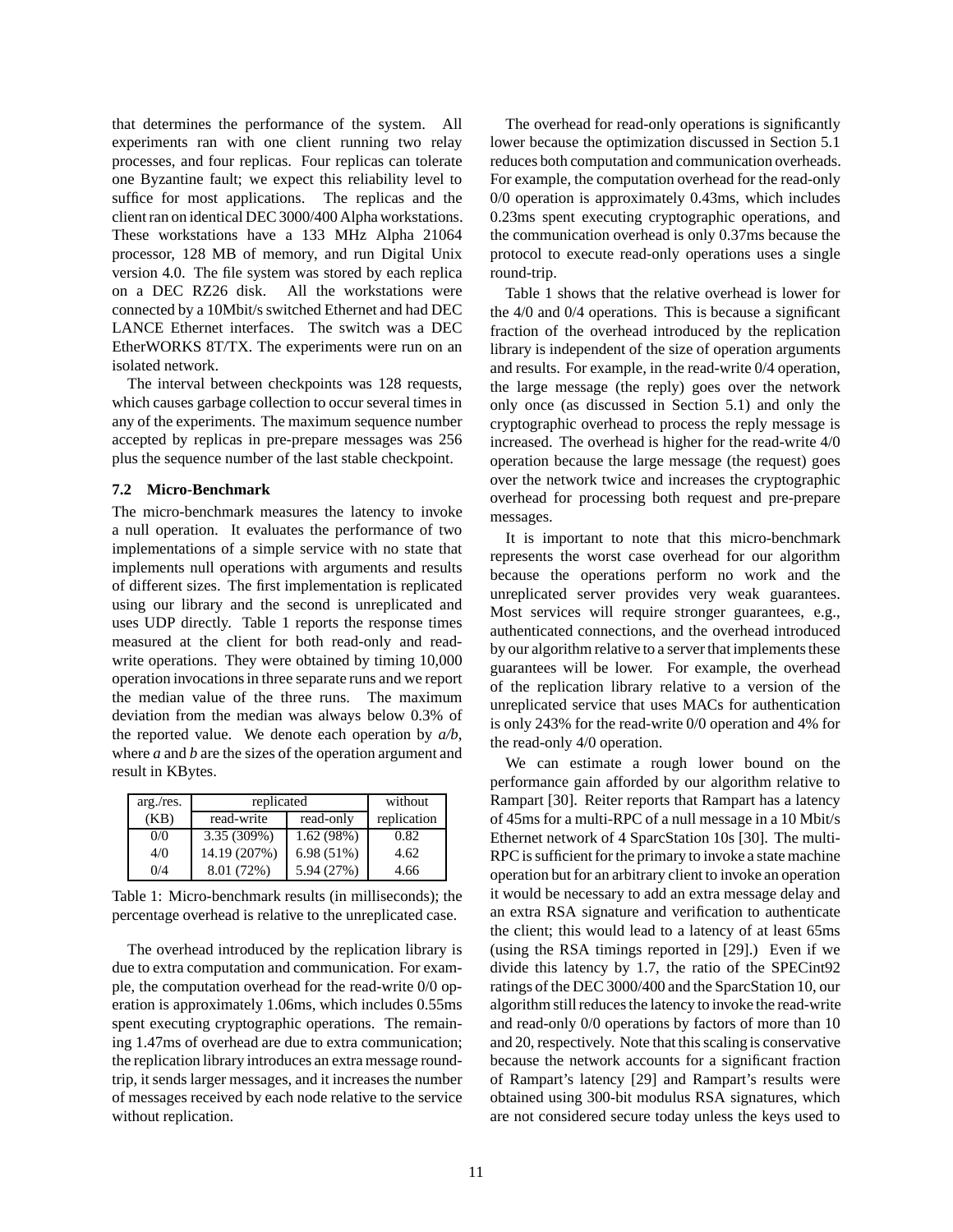generate them are refreshed very frequently.

There are no published performance numbers for SecureRing [16] but it would be slower than Rampart because its algorithm has more message delays and signature operations in the critical path.

## **7.3 Andrew Benchmark**

The Andrew benchmark [15] emulates a software development workload. It has five phases: (1) creates subdirectories recursively; (2) copies a source tree; (3) examines the status of all the files in the tree without examining their data; (4) examines every byte of data in all the files; and (5) compiles and links the files.

We use the Andrew benchmark to compare BFS with two other file system configurations: NFS-std, which is the NFS V2 implementation in Digital Unix, and BFS-nr, which is identical to BFS but with no replication. BFS-nr ran two simple UDPrelays on the client, and on the server it ran a thin veneer linked with a version of *snfsd* from which all the checkpoint management code was removed. This configuration does *not* write modified file system state to disk before replying to the client. Therefore, it does not implement NFS V2 protocol semantics, whereas both BFS and NFS-std do.

Out of the 18 operations in the NFS V2 protocol only getattr is read-only because the time-last-accessed attribute of files and directories is set by operations that would otherwise be read-only, e.g., read and lookup. The result is that our optimization for readonly operations can rarely be used. To show the impact of this optimization, we also ran the Andrew benchmark on a second version of BFS that modifies the lookup operation to be read-only. This modification violates strict Unix file system semantics but is unlikely to have adverse effects in practice.

For all configurations, the actual benchmark code ran at the client workstation using the standard NFS client implementation in the Digital Unix kernel with the same mount options. The most relevant of these options for the benchmark are: UDP transport, 4096-byte read and write buffers, allowing asynchronous client writes, and allowing attribute caching.

We report the mean of 10 runs of the benchmark for each configuration. The sample standard deviation for the total time to run the benchmark was always below 2.6% of the reported value but it was as high as 14% for the individual times of the first four phases. This high variance was also present in the NFS-std configuration. The estimated error for the reported mean was below 4.5% for the individual phases and 0.8% for the total.

Table 2 shows the results for BFS and BFS-nr. The comparison between BFS-strict and BFS-nr shows that the overhead of Byzantine fault tolerance for this service is low — BFS-strict takes only 26% more time to run

|                | <b>BFS</b>  |               |        |
|----------------|-------------|---------------|--------|
| phase          | strict      | $r$ /o lookup | BFS-nr |
|                | 0.55(57%)   | 0.47(34%)     | 0.35   |
| $\mathfrak{D}$ | 9.24(82%)   | 7.91 (56%)    | 5.08   |
| 3              | 7.24(18%)   | 6.45(6%)      | 6.11   |
| 4              | 8.77 (18%)  | 7.87(6%)      | 7.41   |
| 5              | 38.68 (20%) | 38.38 (19%)   | 32.12  |
| total          | 64.48 (26%) | 61.07(20%)    | 51.07  |

Table 2: Andrew benchmark: BFS vs BFS-nr. The times are in seconds.

the complete benchmark. The overhead is lower than what was observed for the micro-benchmarks because the client spends a significant fraction of the elapsed time computing between operations, i.e., between receiving the reply to an operation and issuing the next request, and operations at the server perform some computation. But the overhead is not uniform across the benchmark phases. The main reason for this is a variation in the amount of time the client spends computing between operations; the first two phases have a higher relative overhead because the client spends approximately 40% of the total time computing between operations, whereas it spends approximately 70% during the last three phases.

The table shows that applying the read-only optimization to lookup improves the performance of BFS significantly and reduces the overhead relative to BFS-nr to 20%. This optimization has a significant impact in the first four phases because the time spent waiting for lookup operations to complete in BFS-strict is at least 20% of the elapsed time for these phases, whereas it is less than 5% of the elapsed time for the last phase.

|                               | <b>BFS</b>   |                   |         |
|-------------------------------|--------------|-------------------|---------|
| phase                         | strict       | $r/\sigma$ lookup | NFS-std |
|                               | $0.55(-69%)$ | $0.47(-73%)$      | 1.75    |
| $\mathfrak{D}_{\mathfrak{p}}$ | $9.24(-2%)$  | $7.91(-16%)$      | 9.46    |
| $\mathcal{R}$                 | 7.24 (35%)   | 6.45(20%)         | 5.36    |
|                               | 8.77 (32%)   | 7.87 (19%)        | 6.60    |
| 5                             | 38.68 (-2%)  | 38.38 (-2%)       | 39.35   |
| total                         | 64.48 (3%)   | $61.07(-2%)$      | 62.52   |

Table 3: Andrew benchmark: BFS vs NFS-std. The times are in seconds.

Table 3 shows the results for BFS vs NFS-std. These results show that BFS can be used in practice — BFSstrict takes only 3% more time to run the complete benchmark. Thus, one could replace the NFS V2 implementation in Digital Unix, which is used daily by many users, by BFS without affecting the latency perceived by those users. Furthermore, BFS with the read-only optimization for the lookup operation is actually 2% faster than NFS-std.

The overhead of BFS relative to NFS-std is not the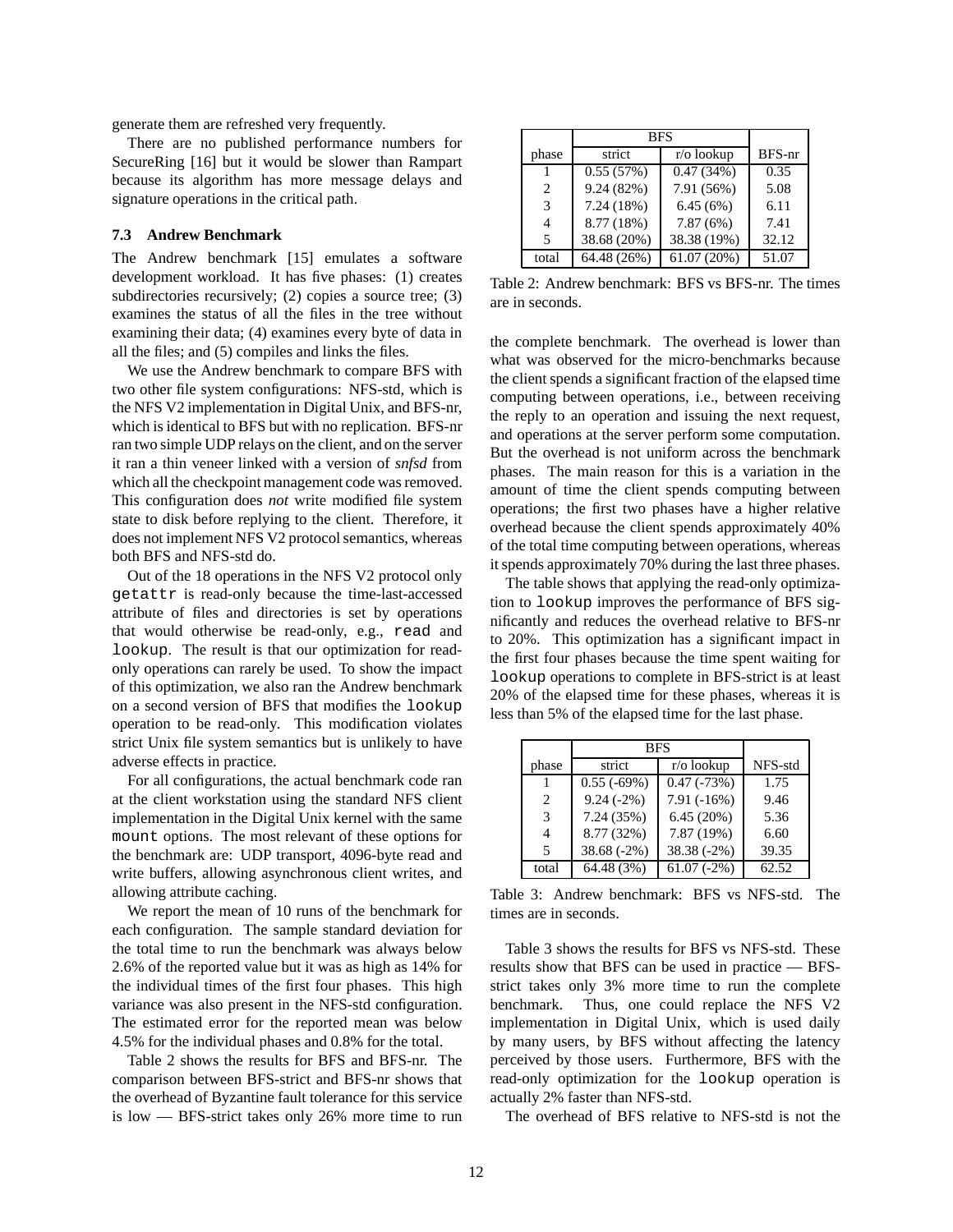same for all phases. Both versions of BFS are faster than NFS-std for phases 1, 2, and 5 but slower for the other phases. This is because during phases 1, 2, and 5 a large fraction (between 21% and 40%) of the operations issued by the client are *synchronous*, i.e., operations that require the NFS implementation to ensure stability of modified file system state before replying to the client. NFS-std achieves stability by writing modified state to disk whereas BFS achieves stability with lower latency using replication (as in Harp [20]). NFS-std is faster than BFS (and BFS-nr) in phases 3 and 4 because the client issues no synchronous operations during these phases.

## **8 Related Work**

Most previous work on replication techniques ignored Byzantine faults or assumed a synchronous system model (e.g., [17, 26, 18, 34, 6, 10]). Viewstamped replication [26] and Paxos [18] use views with a primary and backups to tolerate benign faults in an asynchronous system. Tolerating Byzantine faults requires a much more complex protocol with cryptographic authentication, an extra pre-prepare phase, and a different technique to trigger view changes and select primaries. Furthermore, our system uses view changes only to select a new primary but never to select a different set of replicas to form the new view as in [26, 18].

Some agreement and consensus algorithms tolerate Byzantine faults in asynchronous systems (e.g, [2, 3, 24]). However, they do not provide a complete solution for state machine replication, and furthermore, most of them were designed to demonstrate theoretical feasibility and are too slow to be used in practice. Our algorithm during normal-case operation is similar to the Byzantine agreement algorithm in [2] but that algorithm is unable to survive primary failures.

The two systems that are most closely related to our work are Rampart [29, 30, 31, 22] and SecureRing [16]. They implement state machine replication but are more than an order of magnitude slower than our system and, most importantly, they rely on synchrony assumptions.

Both Rampart and SecureRing must exclude faulty replicas from the group to make progress (e.g., to remove a faulty primary and elect a new one), and to perform garbage collection. They rely on failure detectors to determine which replicas are faulty. However, failure detectors cannot be accurate in an asynchronous system [21], i.e., they may misclassify a replica as faulty. Since correctness requires that fewer than  $1/3$  of group members be faulty, a misclassification can compromise correctness by removing a non-faulty replica from the group. This opens an avenue of attack: an attacker gains control over a single replica but does not change its behavior in any detectable way; then it slows correct replicas orthe communication between themuntil enough are excluded from the group.

To reduce the probability of misclassification, failure detectors can be calibrated to delay classifying a replica as faulty. However, for the probability to be negligible the delay must be very large, which is undesirable. For example, if the primary has actually failed, the group will be unable to process client requests until the delay has expired. Our algorithm is not vulnerable to this problem because it never needs to exclude replicas from the group.

Phalanx [23, 25] applies quorum replication techniques [12] to achieve Byzantine fault-tolerance in asynchronous systems. This work does not provide generic state machine replication; instead, it offers a data repository with operations to read and write individual variables and to acquire locks. The semantics it provides for read and write operations are weaker than those offered by our algorithm; we can implement arbitrary operations that access any number of variables,whereasinPhalanx it would be necessary to acquire and release locks to execute such operations. There are no published performance numbers for Phalanx but we believe our algorithm is faster because it has fewer message delays in the critical path and because of our use of MACs rather than public key cryptography. The approach in Phalanx offers the potential for improved scalability; each operation is processed by only a subset of replicas. But this approach to scalability is expensive: it requires  $n > 4f + 1$  to tolerate f faults; each replica needs a copy of the state; and the load on each replica decreases slowly with n (it is  $O(1/\sqrt{n})$ ).

# **9 Conclusions**

This paper has described a new state-machine replication algorithm that is able to tolerate Byzantine faults and can be used in practice: it is the first to work correctly in an asynchronous system like the Internet and it improves the performance of previous algorithms by more than an order of magnitude.

The paper also described BFS, a Byzantine-faulttolerant implementation of NFS. BFS demonstrates that it is possible to use our algorithm to implement real services with performance close to that of an unreplicated service — the performance of BFS is only 3% worse than that of the standard NFS implementation in Digital Unix. This good performance is due to a number of important optimizations, including replacing public-key signatures by vectors of message authentication codes, reducing the size and number of messages, and the incremental checkpoint-management techniques.

One reason why Byzantine-fault-tolerant algorithms will be important in the future is that they can allow systems to continue to work correctly even when there are software errors. Not all errors are survivable; our approach cannot mask a software error that occurs